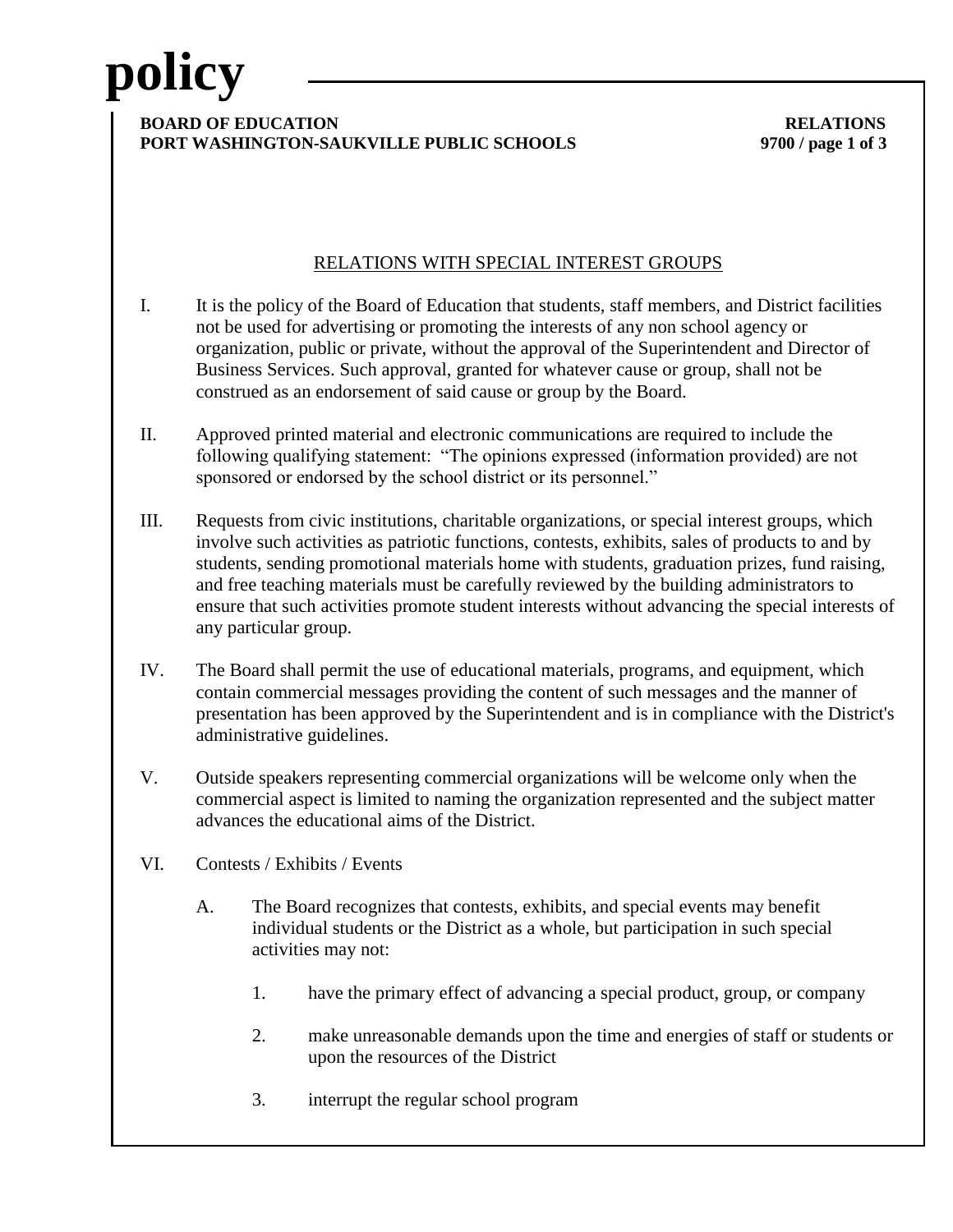# **policy**

#### **BOARD OF EDUCATION RELATIONS PORT WASHINGTON-SAUKVILLE PUBLIC SCHOOLS 9700 / page 2 of 3**

- 4. cause the participants to leave the School District, unless:
	- a. Board Policy 5550 has been complied within all aspects;
	- b. the Board has granted special permission;
	- c. the parents of a minor student have granted their permission.

### VII. Distribution / Posting of Literature

- A. No outside organization or staff member or student representing an outside organization may distribute or post literature on that organization's behalf on District property without permission and prior review of the building administrator.
- B. Board Policy 5722 shall be followed.
- C. Distribution or posting of materials employees wish to distribute on behalf of an employee organization shall comply with the terms of negotiated, collectively bargained agreements.
- D. The school mail system is not used by students or staff for distribution of nonschoolrelated materials.
- E. No materials from any profit-making organization are distributed for students to take home to their parents unless authorized by the supervising administrator and shall contain the qualifying statement, "The opinions expressed (information provided) are not sponsored or endorsed by the school district or its personnel."
- F. The time, place, and manner of distribution of all nonschool-related materials is clearly established and communicated by the building administrator and clearly identified as voluntary.

### VIII. Solicitation of Funds

- A. Any outside organization or staff member representing an outside organization shall not solicit funds on school property unless approved by the building administrator or superintendent and contain the qualifying statement, "The opinions expressed (information provided) are not sponsored or endorsed by the school district or its personnel."
- B. Approved solicitation must take place at such times and places and in such a manner as specified by the building administrator.